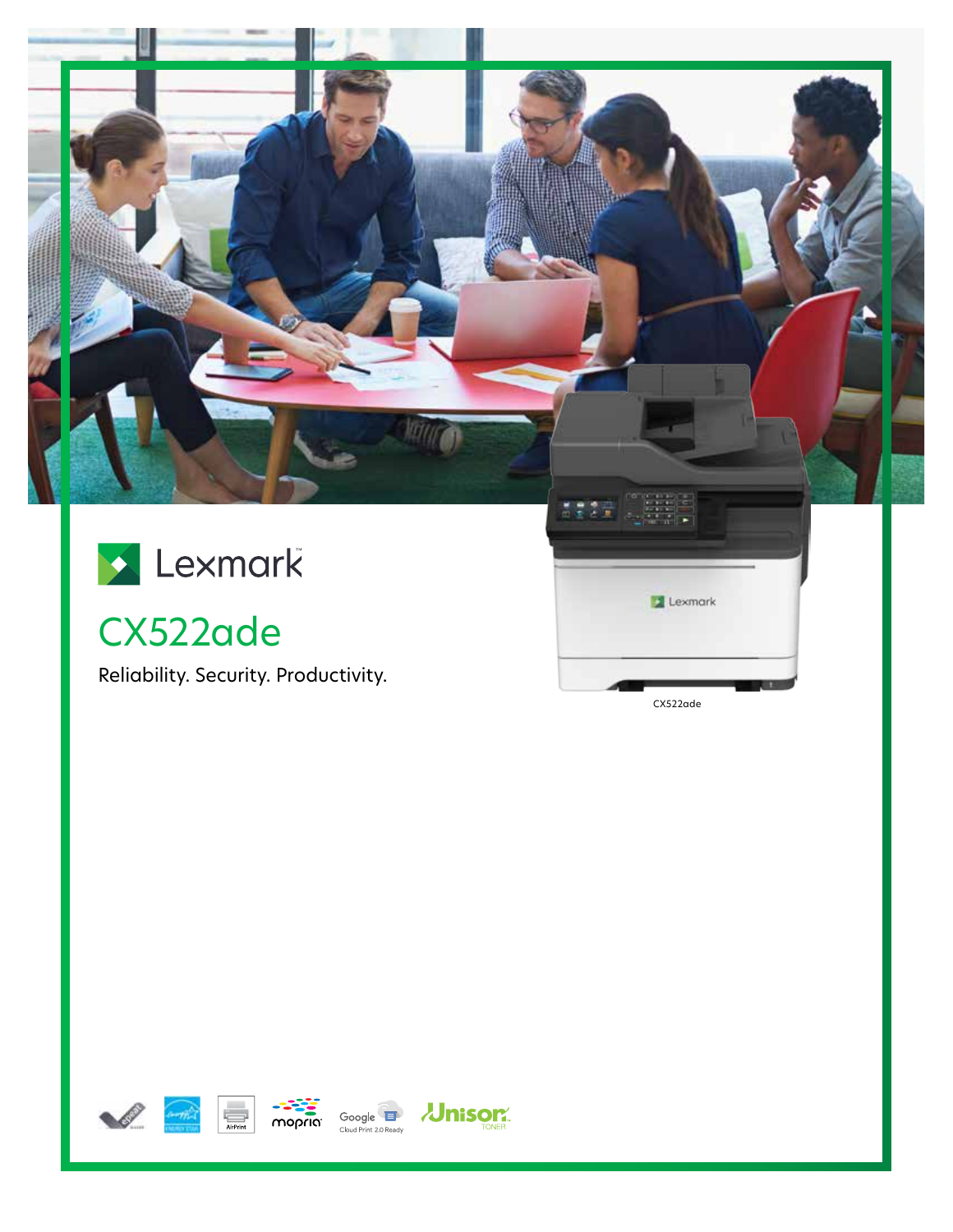# Lexmark CX522ade

**The multi-function Lexmark CX522ade builds on output at up to 35 pages per minute\* with a 4.3-inch/10.9-cm colour touch screen. In addition to reliably handing diverse media types and sizes, it includes tools that help you both minimize toner consumption and get the colour right.**



#### **Ready when you are**

- ▶ 1.2-GHz quad-core processor and up to 6 GB memory drives printing at up to 35 ppm\*.
- ▶ Scan at up to 50 pages per minute.
- } Steel frame and durable design stands up to heavy use and harsh environments.
- } Long-life fuser and imaging components extend uptime.
- } Unison™ Toner replacement cartridges deliver up to 5000 colour and 8500 monochrome pages\*\*.
- Keep printing in black even when colour toner is empty.

#### **Colour that keeps saving**

- } PANTONE® calibration, embedded colour sample pages and Lexmark Colour Replacement produce accurate, professional colour output in house.
- Save toner with suite of tools that let you choose when and how much colour to print.

#### **Input that works**

- } Reliable, flexible media handling supports cardstock, small media, and envelopes from the main tray or a convenient single-sheet feeder.
- } 251 pages of standard input can grow to 1451.

#### **Interact with ease**

- } Tiltable 4.3-inch/10.9-cm e-Task touch screen comes with convenience and productivity apps and is customizable to meet your needs.
- Front USB port allows walk-up printing from popular file formats without a computer.
- ▶ Compact footprint allows flexible placement in more locations.
- } Connect easily via Ethernet, USB, or simple mobile printing options.

#### **Full-spectrum security**

- } Lexmark's full-spectrum security architecture helps keep your information safe—in the document, on the device and over the network.
- } Keypoint Intelligence Buyers Lab honored Lexmark with a prestigious BLI PaceSetter award for Document Imaging Security\*\*\*.



### **Built for planet earth**

- } Energy management features reduce power consumption in active use or sleep mode.
- } Standard two-sided printing saves paper.
- } Recycle cartridges through the award-winning Lexmark Cartridge Collection Program (LCCP).

\*Print and copy speeds measured in accordance with ISO/IEC 24734 and ISO/IEC 24735 respectively (ESAT). For more information see: www.lexmark.com/ISOspeeds. \*\*Average continuous black or continuous composite colour (CMY) declared yield in one-sided (simplex) mode up to this number of pages in accordance with ISO/IEC 19798. Actual yield will vary considerably based upon many factors. See www.lexmark.com/yields for more information. \*\*\*Award based on North America and/or Western Europe data



2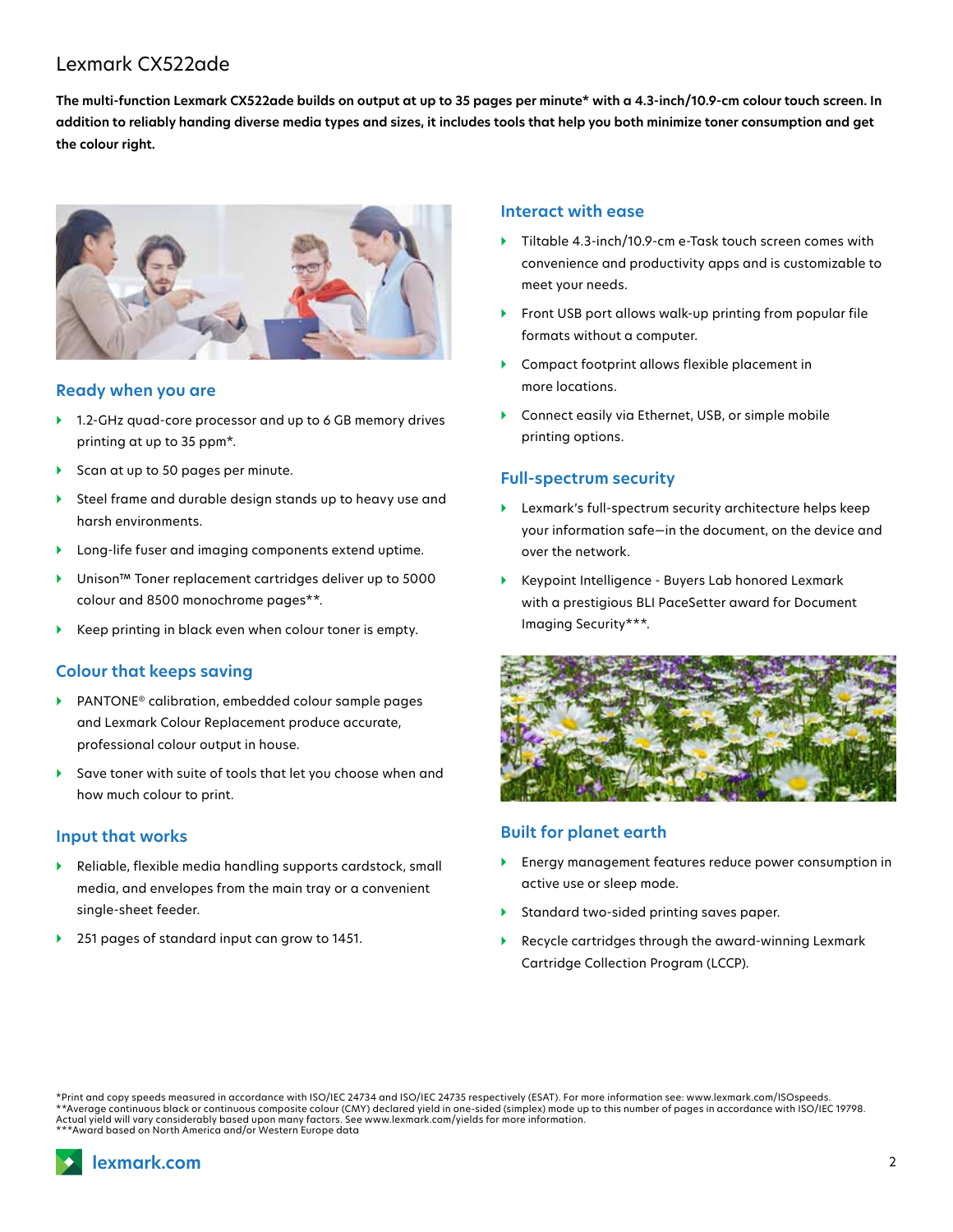## Lexmark CX522ade



- 1 Multi-function product with 4.3-inch/10.9-cm e-Task colour touch screen 18.2 x 17.4 x 23.1 inches 462 x 442 x 588 mm
- 2 650-sheet duo tray 5.2 x 16.7 x 16.4 inches 133 x 424 x 416 mm
- 3 550-sheet tray 5.2 x 16.7 x 16.4 inches 133 x 424 x 416 mm

Adjustable printer stand (not shown) 20.5 x 25.7 x 24.6 inches 521 x 653 x 625 mm

Swivel cabinet (not shown) 10.4 x 18.7 x 23.6 inches 263 x 476 x 600 mm



Note 1: Supports one optional 650-sheet duo tray; or one optional 650-sheet duo tray and one optional 550-sheet tray with the 650-sheet duo tray on top. Note 2: All measurements are shown as height x width x depth. For more information about supported configurations, refer to the Printer, Option and Stand Compatibility Guide at http://www.lexmark.com/publications/furniture\_safety/

© 2018 Lexmark. All rights reserved.

Lexmark, the Lexmark logo and Unison are trademarks of Lexmark International, Inc., registered in the United States and/or other countries. AirPrint and the AirPrint Logo are trademarks of Apple, Inc. Google Cloud Print is a trademark of Google, Inc. MOPRIA®, the Mopria® Logo™ and the Mopria® Alliance logos are trademarks, service marks, and certification marks of Mopria Alliance, Inc. in the United States and other countries. PANTONE®, PANTONE® Goe™ and other Pantone, Inc. trademarks are property of Pantone, Inc. All other trademarks are the property of their respective owners.

This product includes software developed by the OpenSSL Project for use in the Open SSL Toolkit (http:// ww.openssl.org/).